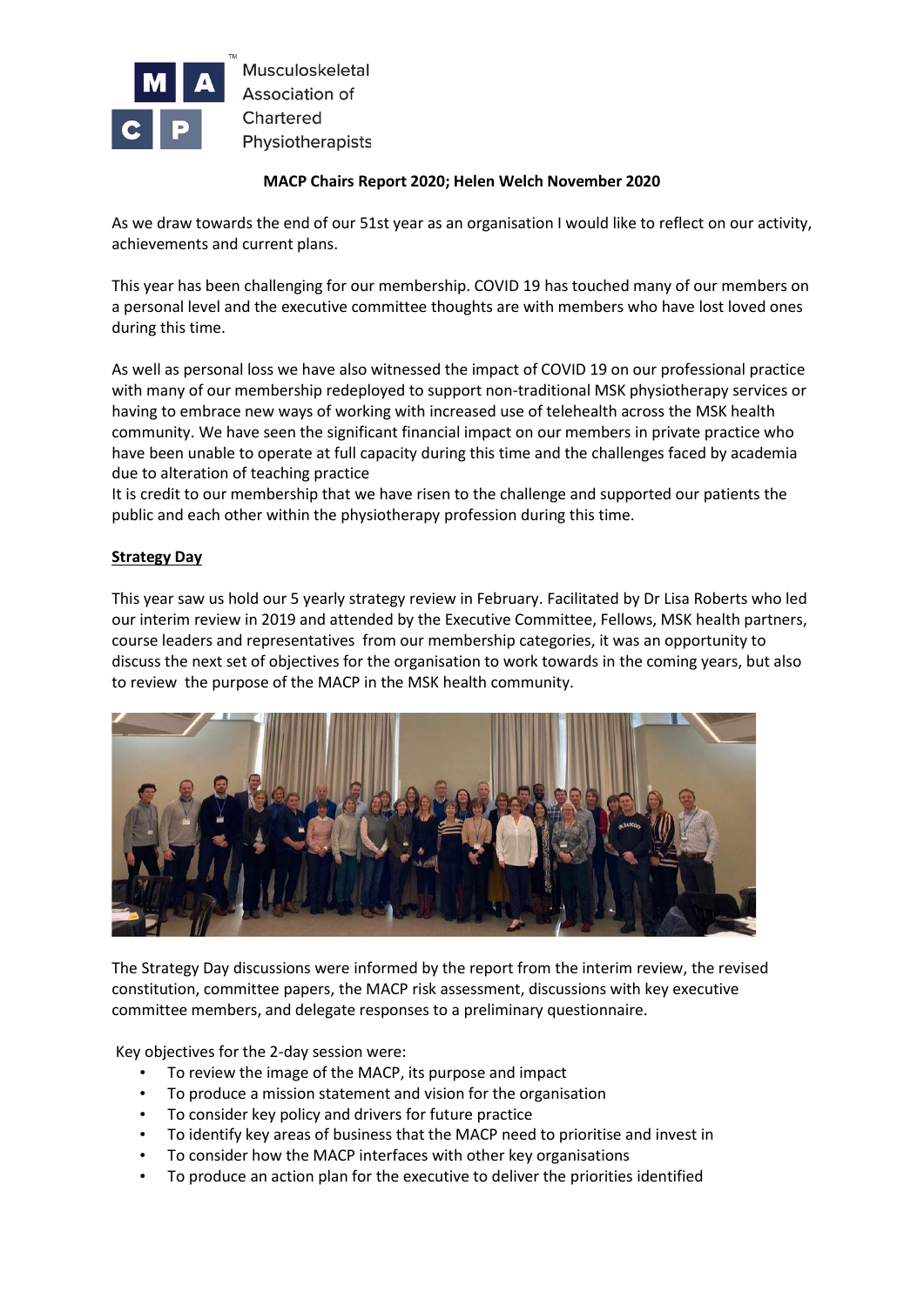

We now have a revised mission statement and vision which is felt to represent the MACP position and objective within MSK health and the wider community

## MISSION

"Leading and advancing standards in musculoskeletal education, research and clinical practice." VISION

"To lead, unify and advance excellence in global musculoskeletal health."

From the Strategy day report the MACP executive committee has identified key priorities for the period 2020/ 2021, these being to:

- Lead, engage and influence MSK AP accreditation / standard development
- Engage with HEE for credentialing and reciprocal recognition of routes to membership
- Further develop the existing MACP portfolio route to include an accelerated pathway to membership
- Scope information technology capabilities to support PDC activities and CEA portfolio routes to membership.

The following sections, in conjunction with the individual reports, will outline progress towards these priorities and plans for the immediate future.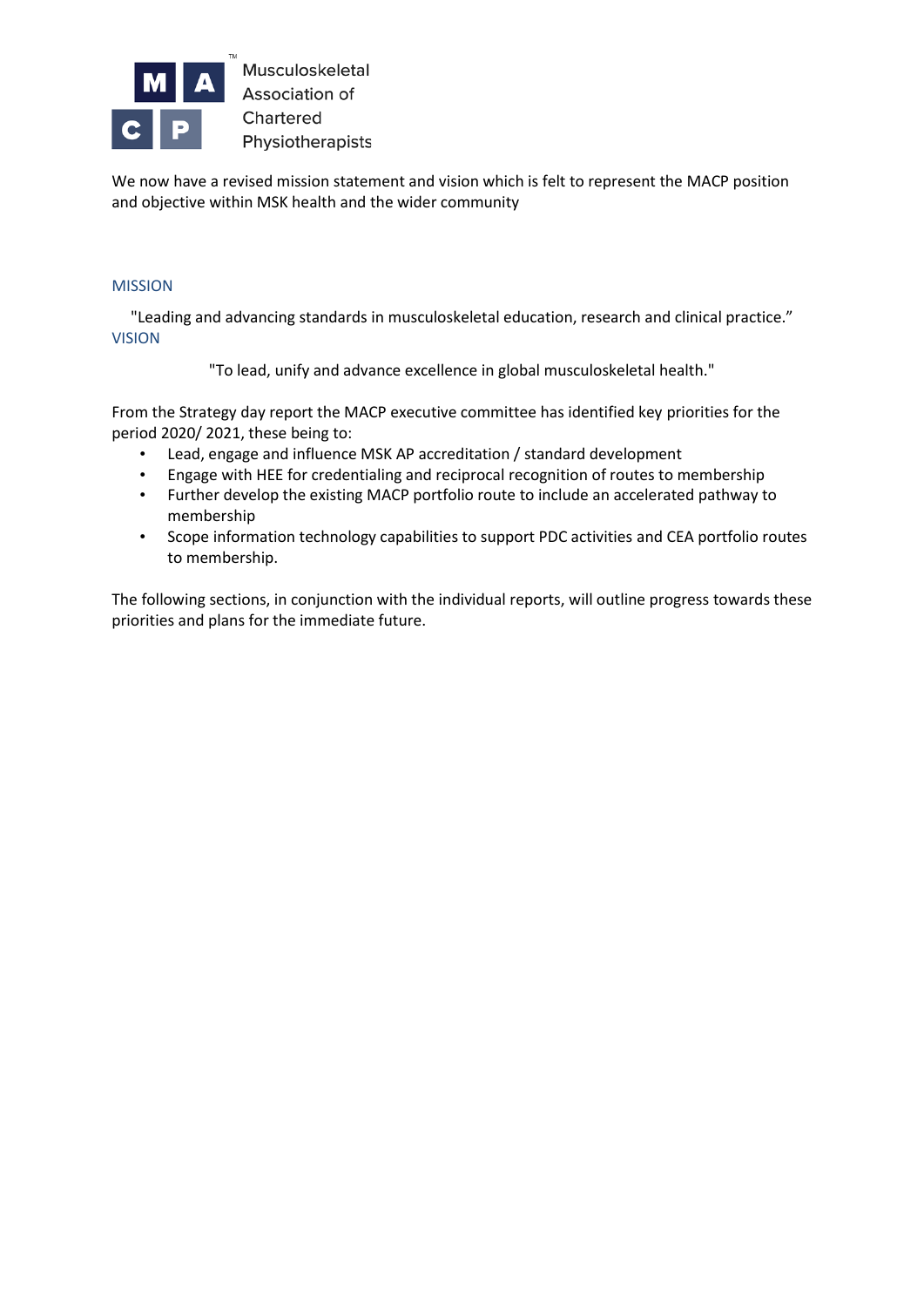

**Website development** – Lead Aldo Russell de Boer, supported by Katie Holmes, Gethin Lynch, Madeleine Nazareth and Claire Small

Since the launch of the new MACP website, we have received some very positive feedback on the design, content and functionality. However, as the digital needs of the organisation have increased, we have identified some limitations of the current operating system and the need to develop need IT systems to meet future membership needs.

The digital committee is currently scoping two IT developments

- On line learning platform
- Electronic portal for portfolio submission

We understand that these two developments will represent a significant investment for the MACP but feel we need to ensure our digital platforms meet the needs of our membership both current and future and support our current AP work streams

## **Research / Knowledge Translation: Dr Carol Clarke & Kevin Hall**

This year there have been challenges faced by Dr Carol Clarke and her team as a result of Covid-19. This has impacted on the bursaries and awards applied for and given by the MACP. We aim to continue to promote awards to our membership and review the awards offered in line with strategy day recommendations.

The Knowledge Translation committee under the leadership of Kevin Hall have continued to promote membership research on our website and through SoMe channels ensuring greater impact of members work on the MSK health community. We have recently run a successful study day led by Kevin Hall and Sam Simmonds which we offered free to our membership.

## **Communication: Matt Daly**

Our communication lead, Matt Daly, has responded to the changing needs of the membership during COVID 19. In this year the MACP has seen continued growth in the use of Touchnote, Twitter, Facebook, Instagram and Tik Tok to engage with the MSK health community promoting not only MACP activity but information from ARMA and the CSP. Topics covered have included issues of social isolation, shielding and working practices during COVID as well as numerous free educational resources for members. We will continue to monitor the content and the update of various SoMe channels to ensure we are responding to the changing needs of our membership.

## **Professional Engagement: David Anderson**

This new role, under David Anderson, has focused in the first 12 months on improving interactions with our membership and others interested in MSK.

During this time, a regional representation network has been developed across England and Scotland and Wales to include Scotland (South), Yorkshire and the Humber, Wales (South), London, South West, South Coast and East Anglia.

This has led to a number of face-to-face and online events providing information to membership regarding MACP activities and promoting the value to MACP membership to non-members.

## **PDC: Jayne Davies**

Our **e**ducational/professional development portfolio continues to evolve to reflect the needs of our members and the current healthcare climate. COVID 19 has led to a reimaging of how CPD activities are performed and the PDC chair and subcommittee members have worked with MACP course tutors to transform traditional face to face courses to on line learning. We continue to offer our existing range of courses but have also developed a further 6 new courses in 2020. The MACP owes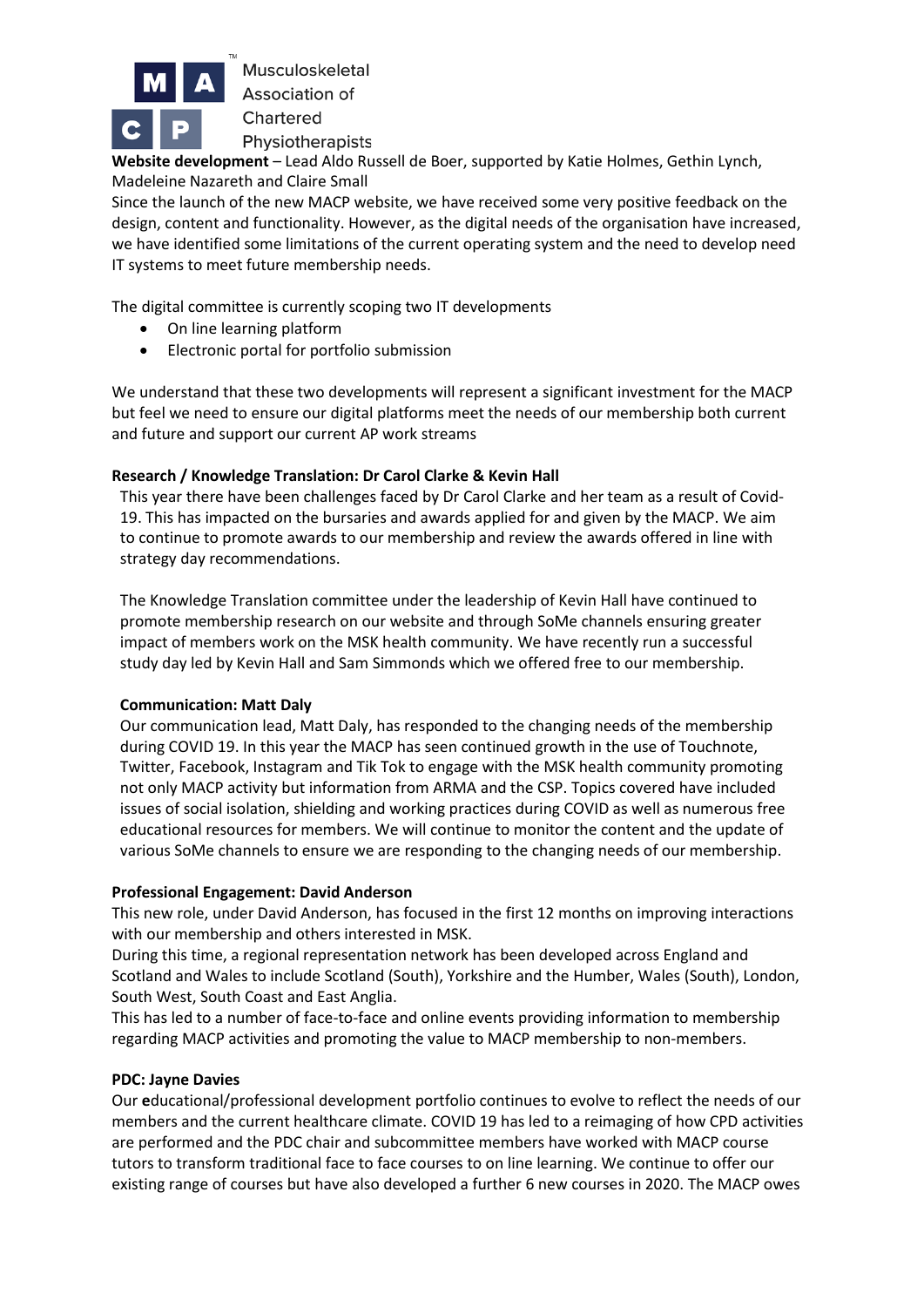

a huge thanks to Jayne Davies and her subcommittee who have not only risen to the challenge of virtual delivery of courses, but have worked even more cohesively as a team. The support that they have given to the executive committee, the tutors and each other has been amazing.

# **Advanced Practice / CEA: Dr Neil Langridge**

The CEA under chair Dr Neil Langridge, has been re-constituted to support the current routes to membership and to lead / advise on future advanced practice developments. The MACP currently has eight higher education institutions with MACP approved routes to membership. These are: Brighton, University College London, Coventry, Hertfordshire, Sheffield Hallam, Birmingham, Manchester Metropolitan and Queen Mary University London. The annual monitoring for these programmes in Academic Session 19/20 is due for completion in January 2021.

We aim to offer two portfolio routes to membership, one standard and one accelerated route both mapping to current IFOMPT educational standards. We are currently awaiting final scrutiny of the accelerated route before executive committee approval of a confirmed accredited route to membership but look forward to welcoming applicants to this route in 2021.

The MACP executive maintain a position that focusses on enhancing patient care, representing the membership and where possible, influencing MSK policy at all levels.

There has been a number of potential opportunities that the executive recognise as inclusive of all three of those aims which the MACP executive committee and the CEA committee are currently involved in.

These were set out in the briefing document to members of advanced practice developments. I would like to reassure membership that the MACP executive in conjunction with IFOMPT are working in partnership to influence the development of future MSK AP standards and position members in the best possible situation to meet any AP requirements. Any recommendations would require consultation and agreement from all stakeholders before any standards were adopted and we intend to keep members informed of our progress with regular briefing documents.

## **IFOMPT: Laura Eccott**

2020 has been another busy year of IFOMPT. We have seen the formal acceptance of the cervical framework, establishment of a taskforce to advise on paediatric manipulation and the publication of the serious spinal pathology framework.

IFOMPT are in the process of undergoing its strategic review with current outcomes outlined in the IFOMPT officer report. We aim to keep membership informed of strategic IFOMPT developments and seek membership views on any future developments.

IFOMPT also welcomed 2 new member organisations following successful application and the MACP would like to extend a welcome to France and Cyprus and look forward to working with them in IFOMPT.

It is unfortunately that due to COVID 19, IFOMPT 2020 due to be held in October in Australia has been postponed until 2022. We have committed to rolling over the bursaries awarded for attendance at the conference to that date to ensure good representation of MACP members at that event.

IFOMPT 2024 has also been confirmed with Swiss MO winning the bid process. We wish them well in the planning and delivery of the conference in Basle and once again look forward in supporting members to attend the conference.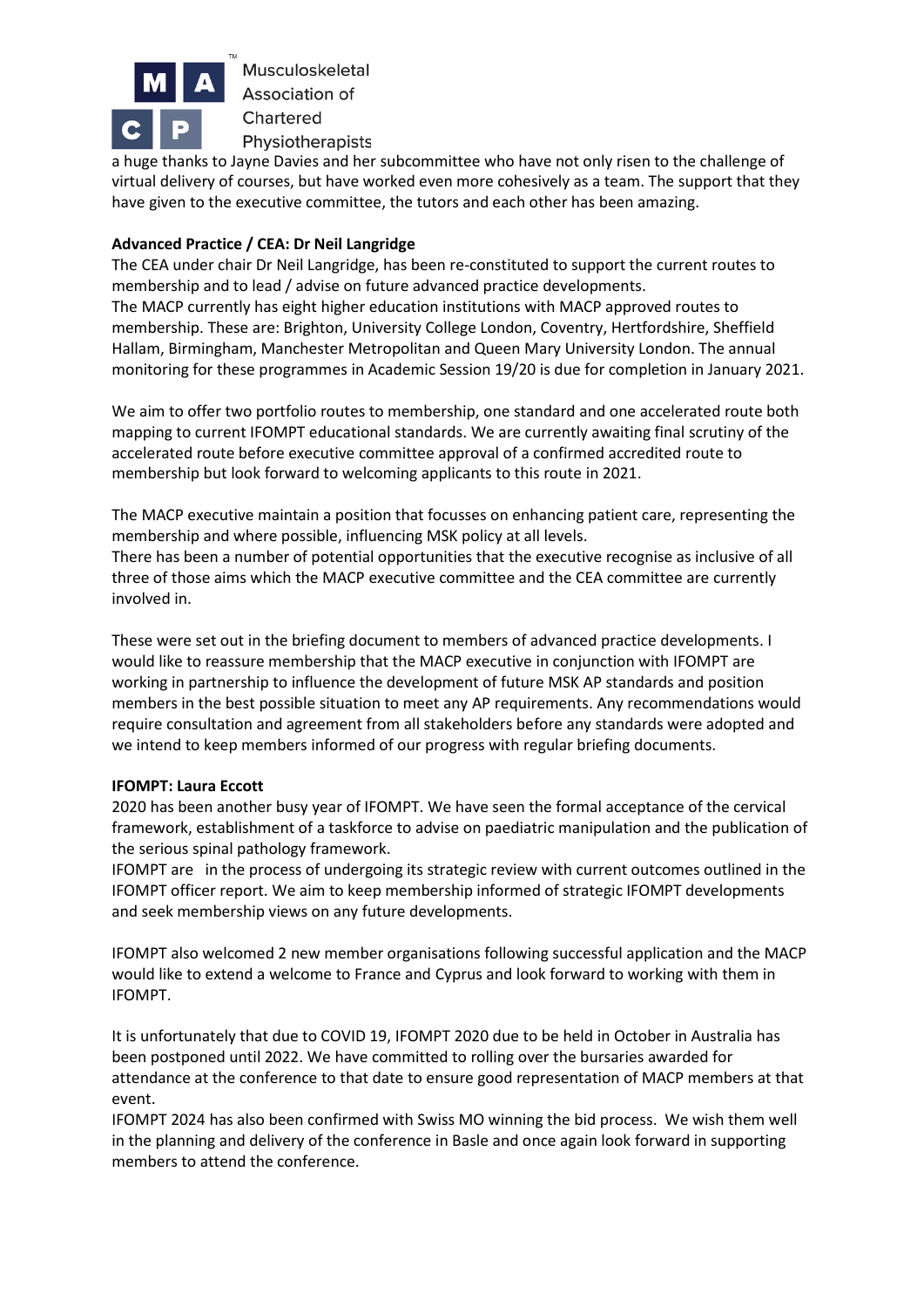

In January 2020 we formally submitted our responses to International Monitoring and are awaiting the final review and results of this process.

The MACP executive committee were also please to support 3 nominations for Life Membership of IFOMPT – Karen Beeton, Ann Moore and Alison Rushton. This is a prestigious award which recognised the achievement of MACP members to the international MSK health community and the MACP executive would like to congratulate them on receiving this honour.

## **MACP Fellowships**

.

The honour of Fellowship of the MACP is awarded to members who have advanced the speciality of manual/musculoskeletal physiotherapy as a whole, by forwarding the boundaries of professional knowledge and furthering the aims of the MACP.

It is my great privilege as Chair of the MACP to present the award of Fellowship of the MACP to three members this year.

## **Dr Carol McCrum**

Dr. Carol McCrum is a Consultant Physiotherapist working in Orthopaedic, Rheumatology and Musculoskeletal Physiotherapy services. Since qualification at a physiotherapist in Sydney in 1986 Carol has specialized in Musculoskeletal/ Manipulative Physiotherapy and has subsequently extended her expertise in this field by completing her MSc and Professional doctorate as well as qualifications in non-medical independent prescribing, injection therapy. In 2005, she became a Consultant Physiotherapist at East Sussex NHS Healthcare Trust where she is seen by her team as an inspirational leader and mentor who has continued to inspire the physiotherapists she works with. She remains passionate about the patient experience of healthcare and is focused on the need for the patient's voice to be heard epically in the field of rheumatologically conditions.

- Awarded NICE Fellowship in 2019
- Visiting Research Fellow, University of Brighton
- Over 26 research publications
- Reviewer for 6 International journals.
- Presentations at National Primary Care & Public Health Conference

## **Jayne Davies**

Since joining the executive committee in 2015 Jayne has transformed the Professional Development Committee into a dynamic, expert professional organization running high quality MSK courses in venues across the country. This has not only taken expert organization and communication skills but the ability to identify educational needs of developing physiotherapist and sourcing high quality course to meet those demands.

Jayne has risen to the challenge of Covid 19 and redesigned the course format to meet the virtual environment while maintaining the MACP quality mark of excellence. Our PDC remain the envy of other professional networks who recognized the work that Jayne has put in to develop the role. This continued drive for advancing excellence in musculoskeletal health has led to Jayne being recognised for specialist contributions to the MACP executive committee at two AGMs.

In her current role as Clinical Lead for the Peterborough and Wisbech she leads the Clinical Governance Team within the unit overseeing and driving forwards audits, changes in practice, process change, transformation and learning from any complaints/incidents. She works as a highly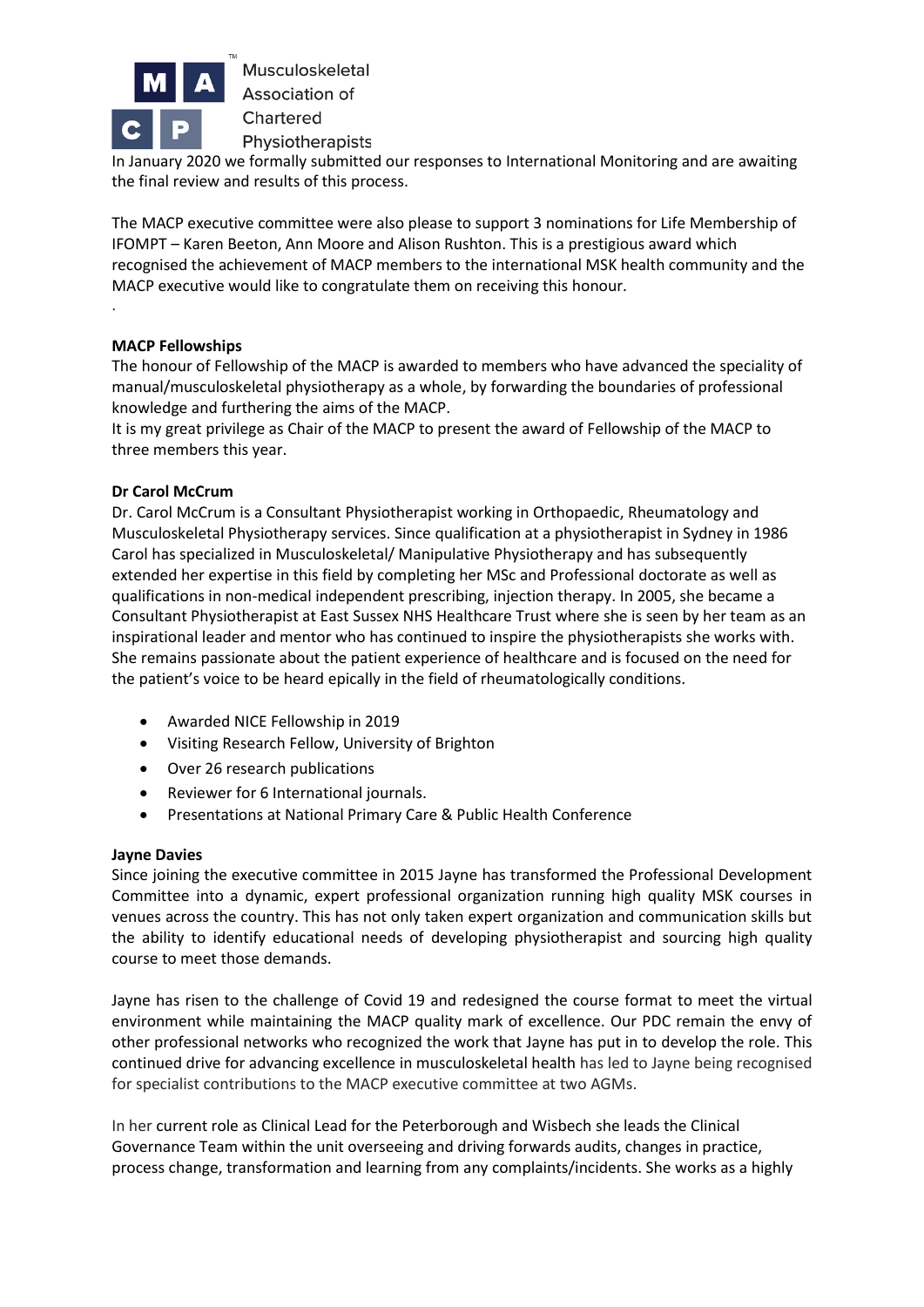

Physiotherapists active member of the Unit Leadership Team driving forwards continuous improvement, digital transformation, clinical safety and training and development representing MSK services at the clinical policies forum. She is described by her peers as being pivotal in the Covid crisis in enabling us to build on the integrated pathways with acute and primary care.

# **Dr Nicola Heneghan**

Dr Heneghan has a long career representing the MACP and UK musculoskeletal practice on the national and international stage, helping to forward musculoskeletal physiotherapy globally. She has presented on educational issues and her research nationally and internationally, representing the MACP with great professionalism and humility.

Nicola is leading ongoing research with a group of international experts for IFOMPT on an International project to understand the thoracic spine that will impact greatly on clinician practice and therefore patient care. Esteem indicators for Nicola's excellence in research include:

- >50 peer reviewed publications in high impact factor journals
- 1062 citations of her work
- Contribution to key international textbooks
- Platform speaker at multiple international conferences

• Keynote speaker on the thoracic spine at the APA conference, Adelaide, Australia 2019.

Nicola has been active within the MACP throughout her professional career through:

- Leadership of one of the MACP's successful educational programmes
- Chair of the Committee for Education and Approval
- Part of the 2016 IFOMPT conference team a 4 yearly international conference focused to musculoskeletal physiotherapy
- MACP delegate to IFOMPT
- Chair of the MACP

She remains a respected individual in the global MSK with a significant contribution in furthering the aims of the MACP through advancing clinical practice through international influence within the musculoskeletal speciality.

## **Summary**

In summary it has been another busy year for the MACP. I am of the opinion that the MACP executive committee have gone above and beyond throughout this pandemic to ensure the aims and objectives of the MACP continue to be achieved. The combined efforts of a great team and their wider network of subcommittees has positioned the MACP as a key influencer in the development of MSK AP and FCP roles and standards and as a leader in on line education provision and educational support.

I would also like to thank Aldo Russell de Boer, Dr Carol Clarke and Kevin Hall who are stepping down from their roles on the executive committee to take up new challenges. Throughout their time on the executive committee they have been pivotal to setting the direction of the organisation and increasing our impact in the MSK health community and their wisdom, guidance, drive and enthusiasm for progressing MSK health will be missed by all members of the executive committee and myself personally as chair.

All this work of the MACP would not have been possible without the support and effort of our administrator Katie Holmes. We are incredibly grateful to have her as the MACP administrator and are the envy of other professional networks in our administration support and expertise.